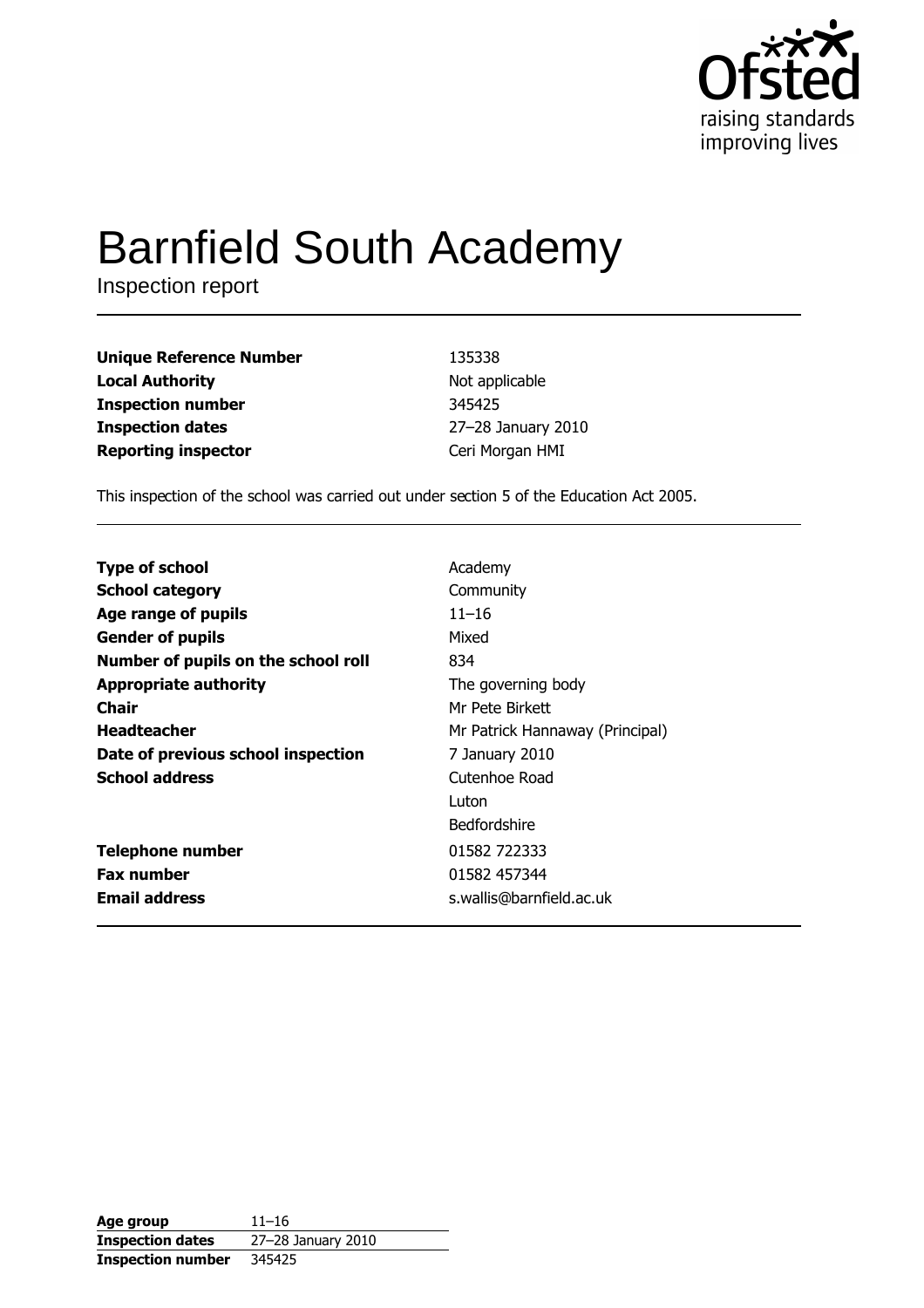The Office for Standards in Education, Children's Services and Skills (Ofsted) regulates and inspects to achieve excellence in the care of children and young people, and in education and skills for learners of all ages. It regulates and inspects childcare and children's social care, and inspects the Children and Family Court Advisory Support Service (Cafcass), schools, colleges, initial teacher training, work-based learning and skills training, adult and community learning, and education and training in prisons and other secure establishments. It rates council children's services, and inspects services for looked after children, safequarding and child protection.

Further copies of this report are obtainable from the school. Under the Education Act 2005, the school must provide a copy of this report free of charge to certain categories of people. A charge not exceeding the full cost of reproduction may be made for any other copies supplied.

If you would like a copy of this document in a different format, such as large print or Braille, please telephone 08456 404045, or email enquiries@ofsted.gov.uk.

You may copy all or parts of this document for non-commercial educational purposes, as long as you give details of the source and date of publication and do not alter the documentation in any way.

Royal Exchange Buildings St Ann's Square Manchester M2 7LA T: 08456 404045 Textphone: 0161 618 8524 E: enquiries@ofsted.gov.uk W: www.ofsted.gov.uk © Crown copyright 2010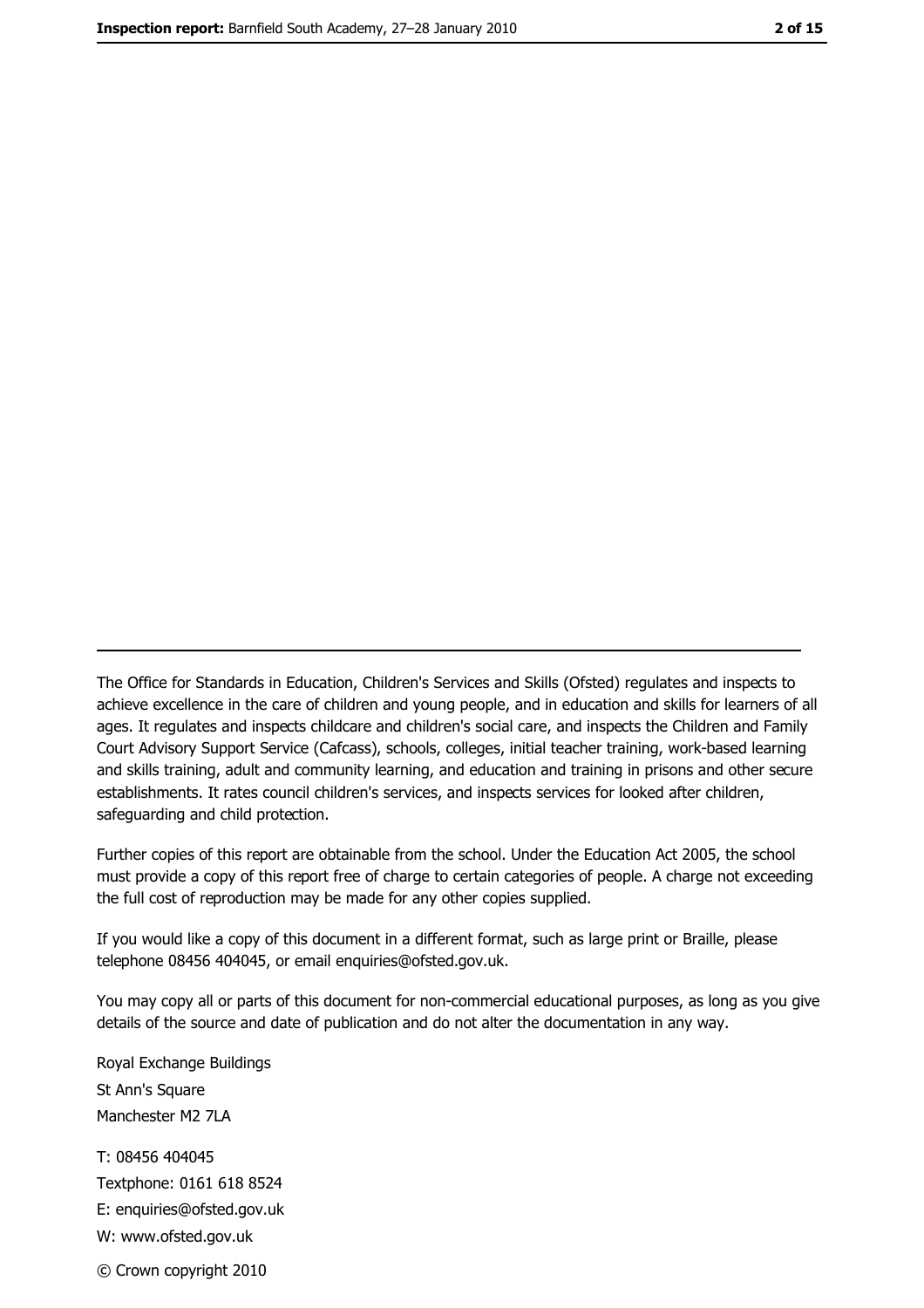# **Introduction**

This inspection was carried out by two of Her Majesty's Inspectors and four additional inspectors. During the inspection the majority of time was spent in classrooms and 40 different teachers and lessons were observed. In addition to this, inspectors met with the Principal and associate principal, the sponsor and Chair of the Board of Directors, groups of students, key groups of staff, including senior teaching colleagues from within the academy, and representatives from Barnfield College of Further Education in their role as core partners within the federation. Inspectors also reviewed a range of key strategic documents, including the academy development plan, and minutes and agenda from a range of meetings. In addition a sample of students' work from Year 11 was reviewed. The views of students, staff and parents were considered from various recent surveys, including 35 parental questionnaires.

The inspection team reviewed many aspects of the school's work. It looked in detail at the following:

- levels of attainment for specific groups of students, particularly those from White  $\blacksquare$ British heritage, Pakistani heritage, Year 7 and Year 10 and in the following subjects: physical education, humanities, design and technology and art
- the rate of student progress for some specific groups of students, including girls,  $\blacksquare$ current Year 10 and high ability students
- the response of leadership to recent changes in role, the monitoring of teaching  $\blacksquare$ quality and the impact of this on the overall quality of teaching
- the impact of changes to the curriculum, notably in vocational and wider (extended  $\blacksquare$ services) provision, particularly on behaviour and attendance levels
- standards of literacy across the wider curriculum and in all subjects  $\blacksquare$
- planning for post-16 provision and the move to new premises.  $\blacksquare$

# Information about the school

In September 2007, Barnfield South Academy opened with its first intake of students aged from 11-16 years. It is part of a federation between Barnfield College of Further Education (which is the main sponsor) and a sister academy, Barnfield West. Barnfield South opened to replace a predecessor school which had been in special measures for two years; most of the students and staff transferred across from the previous school. At the time of the inspection the academy was still using the old premises whilst awaiting completion of a  $\Box$ 30 million new build being developed nearby. Plans are to move to the new site in the spring of 2011. Part of this planning involves the opening of a 250-place sixth form and, from 2011, the academy will then become an 11-18 setting. Recruitment to the sixth form has already begun.

The academy is non-selective. The proportion of students eligible for free school meals is over twice the national average at 30%. Around two fifths of the students are from White British backgrounds, with others coming from a wide range of different heritage and cultural groups; those with a Pakistani background form the largest minority. The proportion of students who speak a language other than English is around a third but rising rapidly. The proportion of students with special educational needs and /or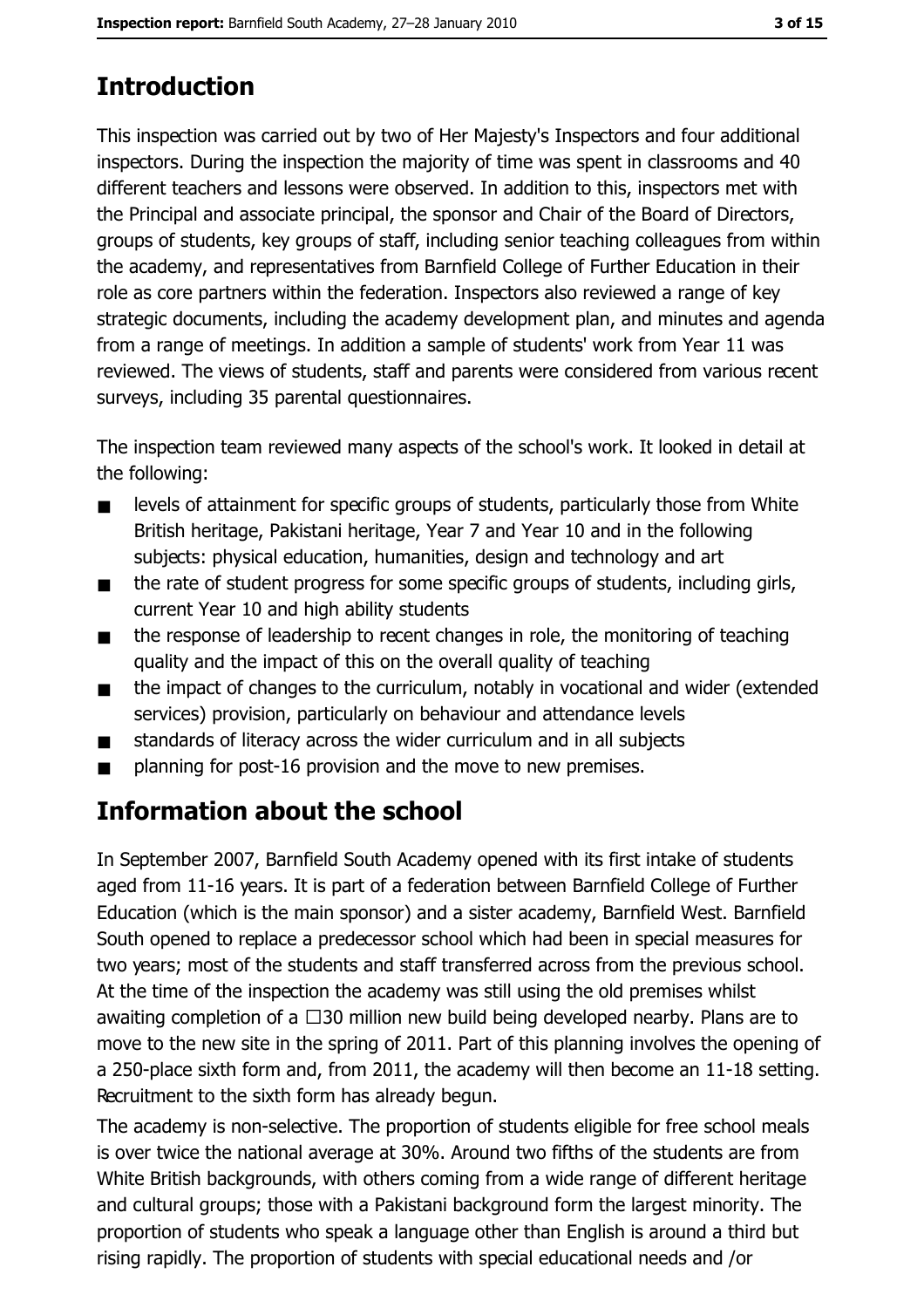disabilities is average. The number of students who attend is rising rapidly and in September 2009 the academy was oversubscribed for the first time. Current specialisms are performing arts, business and enterprise, and information and communication technology (ICT). The academy is also part of Campus Luton, a partnership for the planning and delivery of the 14-19 curriculum locally.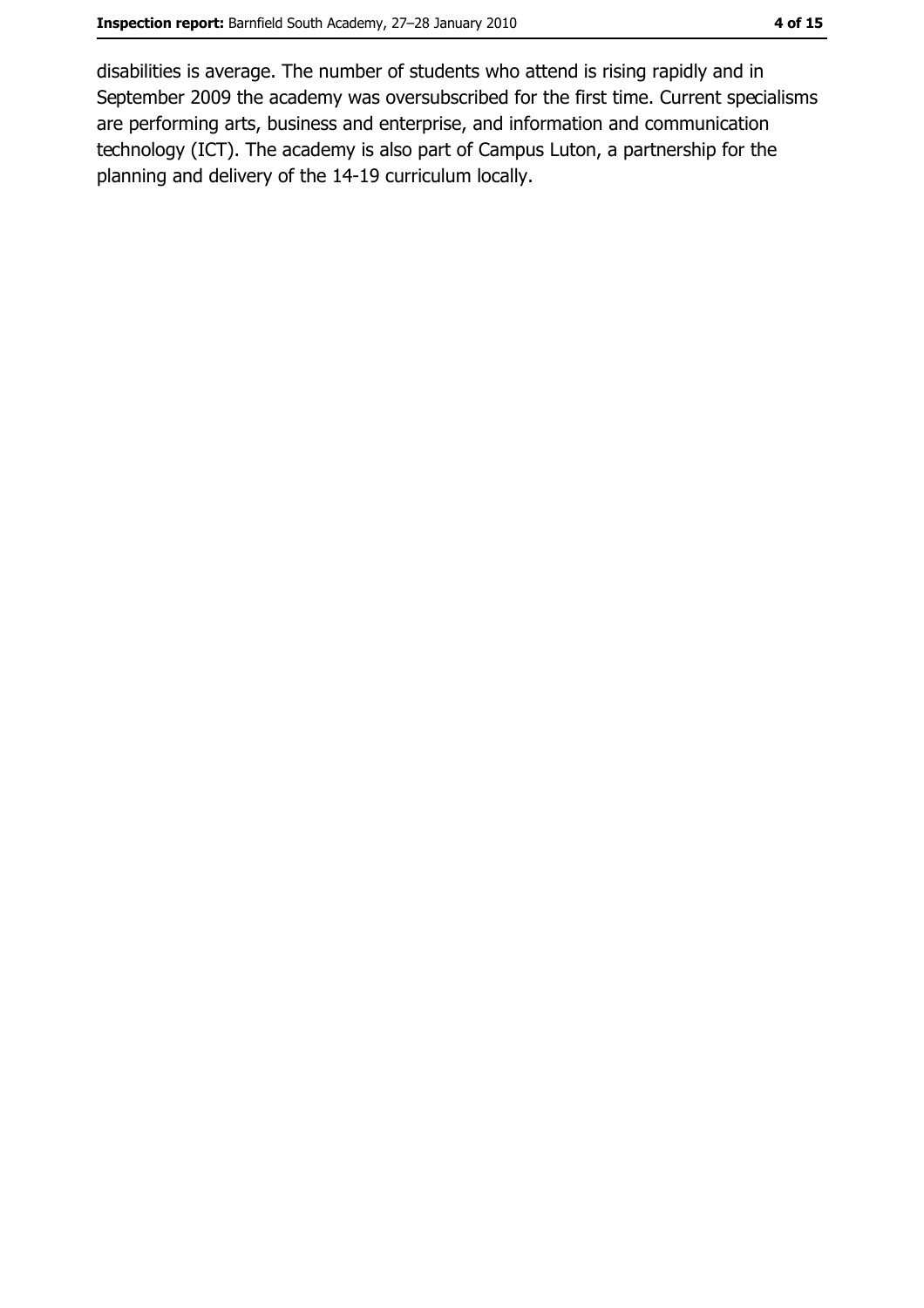# **Inspection judgements**

# Overall effectiveness: how good is the school?

## The school's capacity for sustained improvement

## **Main findings**

A very positive rate of improvement and progress has been maintained since opening and the academy is now good with an outstanding capacity to sustain further improvements. A rich cultural and social mix, together with increased ambition and fast moving innovation are genuine assets to an academy that is transforming the opportunities for those who attend. Attainment is in line with the national average but this represents a considerable improvement since its inception. In 2007, the proportion of students who attained five good GCSE passes was 17% in the predecessor school, whereas in 2009 this had tripled to over half of the students in the academy. The proportion of students who leave with no future education or employment places organised has been reduced from around a third of all students in 2007 to none in 2009. This reflects the considerable improvement and the benefit of close collaboration with the sponsor, Barnfield College of Further Education. The proportion of students who achieved five A\*- C grade GCSE passes that also include English and mathematics was 36% in 2009. Whilst this was lower than the target set by leaders, it nonetheless represents a significant improvement since 2007. Students now make good progress and the academy is quick to offer additional good support where required, including for students who are at the early stages of learning English. Students with special educational needs and/or disabilities make good progress.

The academy recognises that there is still work that remains to be done. Attendance is now just satisfactory thanks to a wide range of initiatives to improve it. That 2009 results were below the academy's target was largely due to a legacy of previously weak literacy skills and a variation in student assessment between departments. Some departments have not improved as much as others. In each case, leadership has acted swiftly to improve things. The capacity at middle management level has been increased through a series of strong director level appointments and an effective focus on literacy across all subjects is starting to bear fruit. Induction into the academy and transition to the next stage of employment or education is good.

Particular strengths already secured are a strong team ethos amongst all staff leading to good teaching, an outstanding contribution to promoting community cohesion and high quality leadership which reacts promptly and with integrity to any weaknesses. Innovative partnerships with other agencies have helped to develop a good curriculum and a particularly effective teacher development programme based on increasingly accurate student tracking. The curriculum is innovative but has been through significant change recently and is expected to evolve again once the post-16 courses become available. Safequarding procedures are good, as is the care and pastoral support on offer. Teaching continues to improve and is increasingly tailored to individual students'

| 2 |
|---|
| ٦ |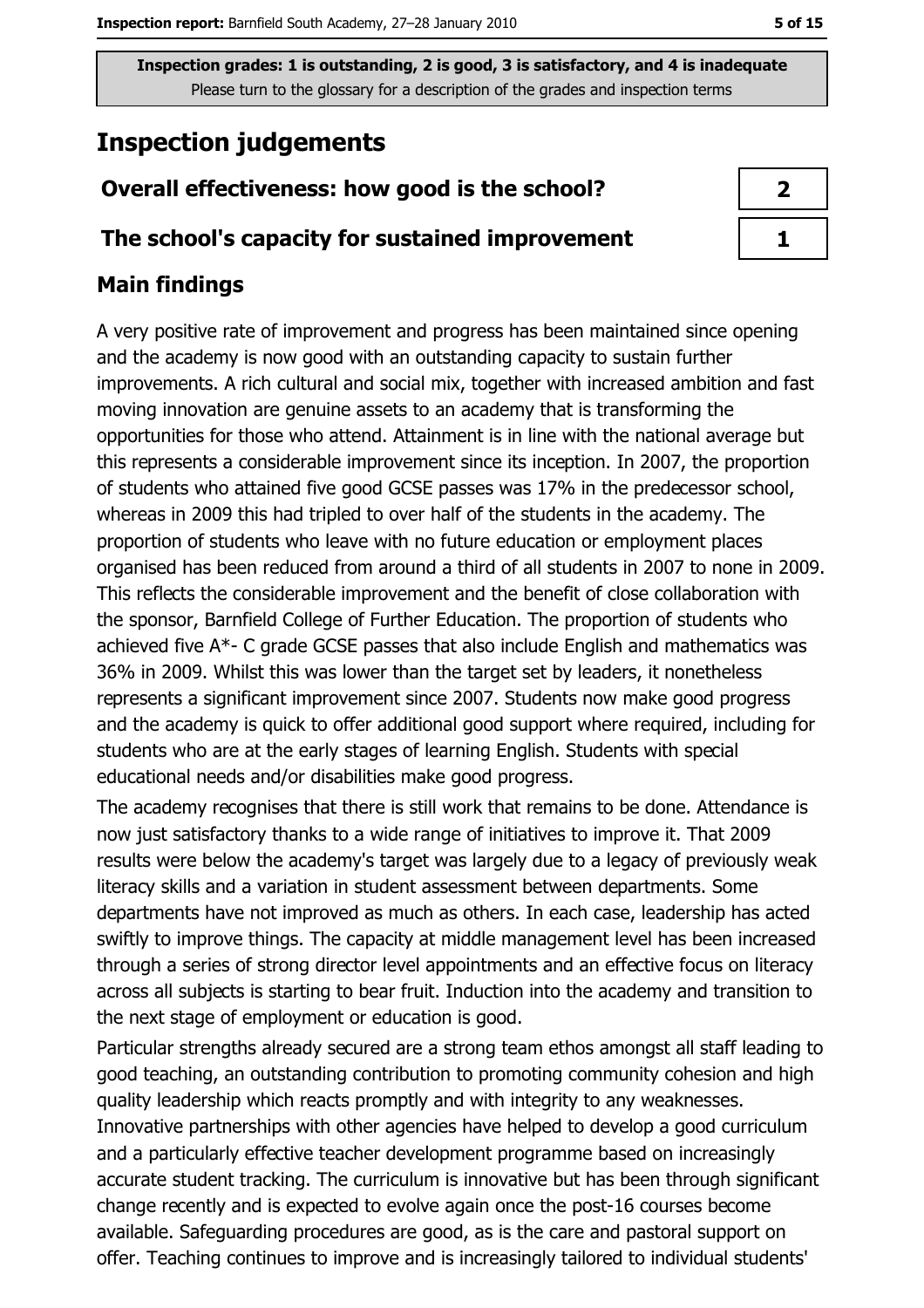needs. However, the range of teaching styles is sometimes too narrow, which limits opportunities for students to develop their independent learning skills. The students themselves are playing their part in the academy's success. The vast majority now show good attitudes to learning and are very keen to do well. They recognise the improvements and appreciate the efforts being made on their behalf. In the words of one student, 'We now know we have a future.'

## What does the school need to do to improve further?

- Foster the use of a wider range of teaching strategies and styles to support  $\blacksquare$ independent learning by students and further increase the proportion of good or outstanding teaching
- Increase levels of attainment in English and mathematics through  $\blacksquare$ 
	- raising the proportion of students who manage to achieve five A\*-C grades at **GCSE**
	- ensuring that all departments make a consistent contribution to students' literacy and numeracy
- Monitor the appropriateness of the curriculum and its impact on standards by  $\blacksquare$ 
	- continuing the improvements in attendance levels
	- planning the development of the post-16 curriculum in detail.

## **Outcomes for individuals and groups of pupils**

Students start Year 7 with standards which are below or well below average. Standards at the end of Key Stage 4 have improved significantly over the last two years. The proportion attaining A\* or A grades has risen and, in 2009, 88% achieved five GCSE passes from A\*-G grade, with over a third achieving five A\*-C grades which include English and mathematics. Where students did less well, it was because of their previous legacy of underachievement prior to the opening of the academy. The academy's student tracking system, which has been refined following the 2009 results to ensure greater accuracy, indicates that for the present Year 11 standards are broadly average. In mathematics and English, accurate records show that standards have improved and are now close to national averages. This demonstrates good and improving progress for these students over the last two years whilst they have belonged to the academy. There are some differences in the performance of students from different backgrounds. Those of White British heritage, especially girls, make less progress and have lower attainment than their peers, as do some students from Pakistani backgrounds. Even these groups now make good progress, however.

This good progress is confirmed by observations of lessons during the inspection, which show that learning and behaviour are good. In many lessons the greater challenge and engagement of students mean that learning is often excellent. When teaching is this good, behaviour improves accordingly. Students with special educational needs and/or disabilities also make good progress. Students enjoy their time at the academy because

 $\overline{2}$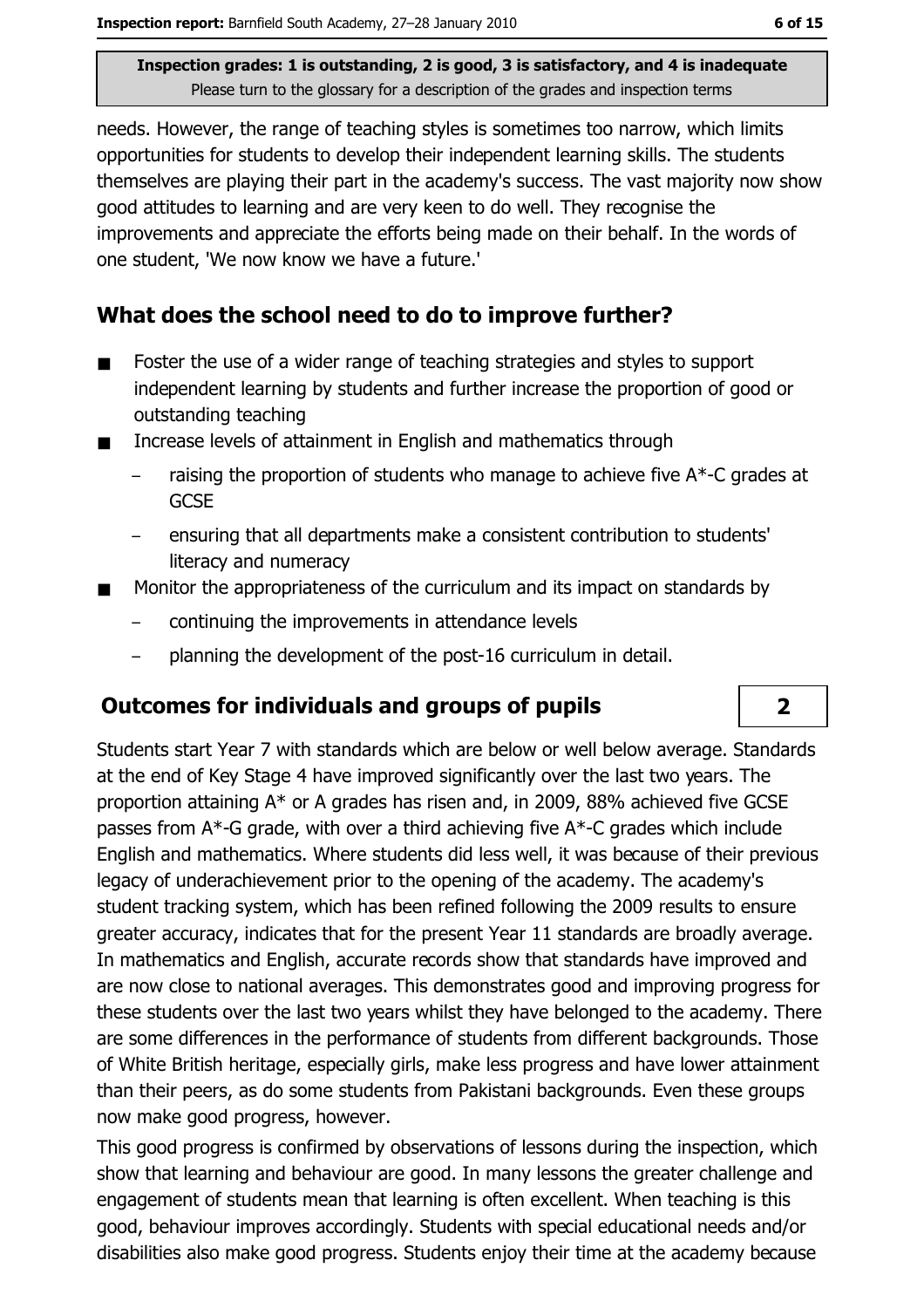they are successful with their work, lessons are now more interesting and they achieve well.

Students feel safe; they behave well and know how to conduct themselves in lessons, including the safe use of the internet. They have a very good understanding of moral issues and their social skills are very well developed. They are almost always polite and considerate to each other and to visitors to the academy. A striking aspect of the academy is how well students from different backgrounds and cultures get on with each other and how staff use the diversity to enhance the learning in lessons. For example, in an excellent English lesson, students considered poetry from a variety of cultures and were keen to share and work on these with students from different backgrounds. Students know how to live in a healthy manner, with an excellent attitude to taking exercise and a high uptake of extra-curricular sport and other fitness activities. In a good dance session, students from different cultural and faith backgrounds mixed well to produce some carefully thought out and enjoyable sequences of street dance. Strong social development means students make an excellent contribution to the school and wider community, eagerly taking on the many opportunities available for them to lead groups, share their ideas and link with other organisations. They are involved with the development of their new buildings and looking forward to the possibilities this new site will bring, especially for increased vocational studies and performing arts. Students take part in a very wide and highly effective range of activities to prepare them for the world of work, particularly using the enterprise and information and communication technology (ICT) support available from partner institutions. However preparation is currently only satisfactory because, although attendance has improved significantly, it is still only broadly average, as are students' numeracy and literacy skills. There is a strong spiritual element to some lessons and assemblies where students fully appreciate the wonder and variety of the world around them. The academy's specialism of performing arts has made a significant impact in enhancing students' very good cultural awareness. The academy is careful to gain the views of students to ensure those from different cultural backgrounds are able to follow an appropriate musical, drama or dance activity.

The behaviour of students continues to improve and is now good, although this grade reflects much better attitudes to learning and sometimes exemplary behaviour in lessons rather than general behaviour around the site where occasional boisterousness still exists. Behaviour is noticeably better when teaching is good. The steep reduction in exclusions has continued. The students themselves acknowledge this improvement in behaviour and say that, although it still exists, bullying is now rare. Attendance levels have risen and are now in line with the national average thanks to a wide range of initiatives including an ambitious 'air-miles' type scheme to reward good attendance.

These are the grades for pupils' outcomes

The grades for attainment and attendance are: 1 is high; 2 is above average; 3 is broadly average; and 4 is low.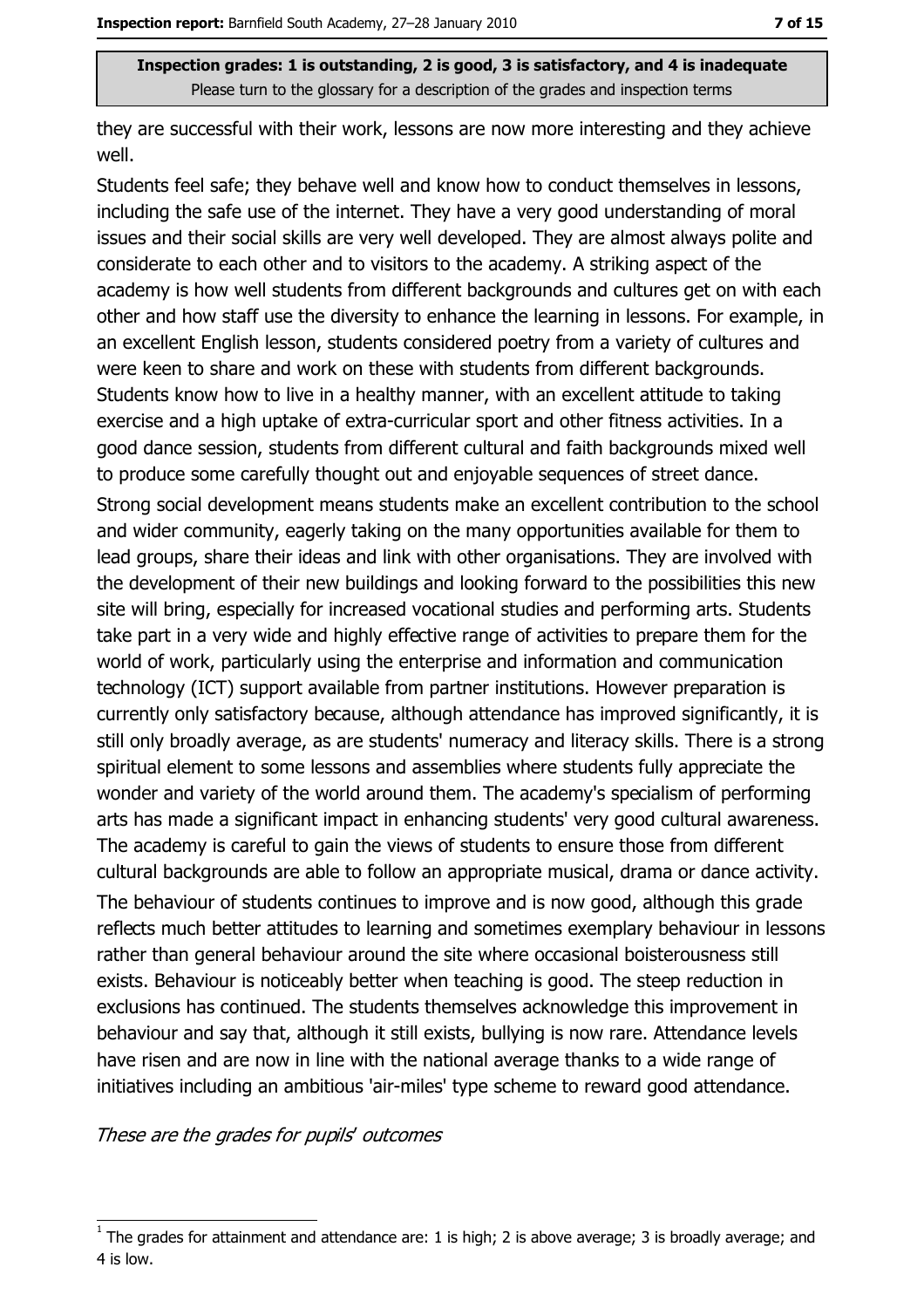| Pupils' achievement and the extent to which they enjoy their learning                                                     |                |
|---------------------------------------------------------------------------------------------------------------------------|----------------|
| Taking into account:<br>Pupils' attainment <sup>1</sup>                                                                   | 3              |
| The quality of pupils' learning and their progress                                                                        | $\mathcal{P}$  |
| The quality of learning for pupils with special educational needs and/or<br>disabilities and their progress               | $\overline{2}$ |
| The extent to which pupils feel safe                                                                                      |                |
| <b>Pupils' behaviour</b>                                                                                                  |                |
| The extent to which pupils adopt healthy lifestyles                                                                       |                |
| The extent to which pupils contribute to the school and wider community                                                   |                |
| The extent to which pupils develop workplace and other skills that will<br>contribute to their future economic well-being |                |
| Taking into account:<br>Pupils' attendance <sup>1</sup>                                                                   | 3              |
| The extent of pupils' spiritual, moral, social and cultural development                                                   |                |

#### How effective is the provision?

The quality of teaching continues to improve and is now good, partly due to a sense of increased ambition, but also as a result of a carefully tailored professional development and monitoring programme. During the inspection, almost two thirds of teaching observed was good or better and inadequate teaching has been virtually eliminated. Almost one in five lessons observed showed evidence of outstanding teaching. It is this improvement that is leading to the students' good progress.

Particular strengths observed in teaching are the increased pace, good use of lesson timings and some imaginative use of resources. Teachers' planning is good. Usually, students are clear what is expected of them and what their targets are through the 'minimum expected grade' system, although this practice is not consistent across all departments. Marking and the use of assessment to improve learning is good, although there is some inconsistency; although the great majority of teachers are diligent, some fail to mark work effectively. There are still occasions where teachers' expectations are too low and questions are too brief or simplistic, leading to students making little contribution to discussions. For example, despite the emphasis on literacy throughout the academy, not many teachers require students to elaborate their answers to help develop a stronger vocabulary. In many lessons, teachers encourage students to use exam criteria to improve their marks. This was particularly evident, for instance, in an ICT lesson where the teacher gave detailed one to one feedback and in a science lesson where students were left in no doubt about exactly what examiners would be looking for to award a higher grade.

The curriculum has been developed thoughtfully for the younger students via the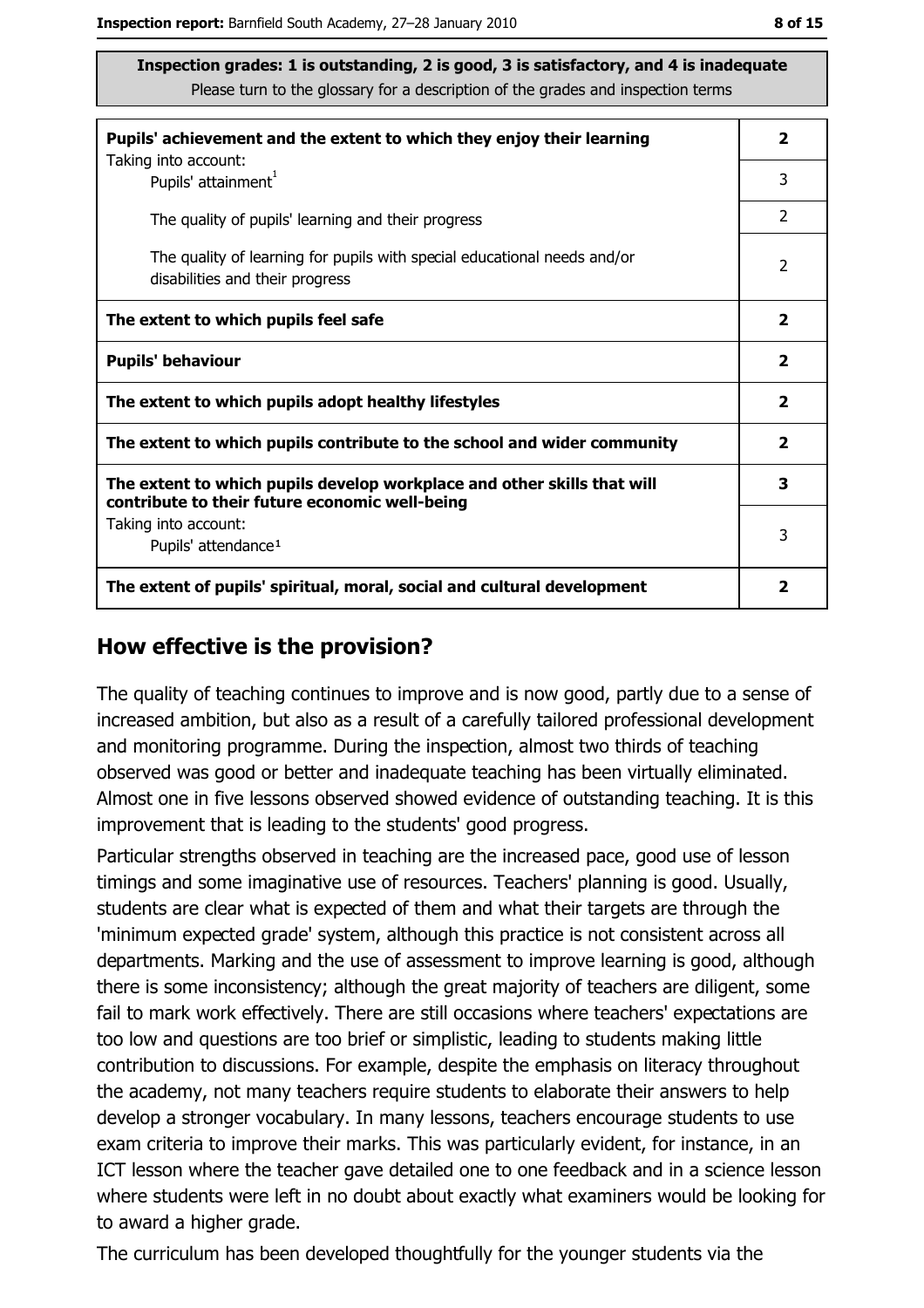'Rivers' curriculum, which is designed to offer greater choice to students in years 7 and 8, and there are plans to develop it further once the new premises are available and the sixth form is open. There are innovative links with a range of partners such as Barnfield Further Education College and the academy has maintained a wide range of choices for students to select from and provides a good level of quidance at key decision times. Some of the innovation relates to developing pathways for vocational learning that shares expertise and resources with the College and strengthens both the business and enterprise and ICT specialisms. As a result these are now also making a good contribution to student outcomes. These developments have been welcomed by the students but fragile attendance levels confirm that it is not fully engaging for all. It is too early to see the full impact of these curriculum changes on attainment.

These are the grades for the quality of provision

| The quality of teaching                                                  |  |
|--------------------------------------------------------------------------|--|
| Taking into account:<br>The use of assessment to support learning        |  |
| The extent to which the curriculum meets pupils' needs, including, where |  |
| relevant, through partnerships                                           |  |
| The effectiveness of care, guidance and support                          |  |

## How effective are leadership and management?

The quality of senior leadership is outstanding with clarity of purpose, very careful deployment of resources and visionary planning. The quality of decision making is exemplary at both governance and Principal level. A culture of high expectation and challenge is evident throughout. The capacity of the wider leadership team has been enhanced recently through a restructuring and this is now contributing to a continued drive to improve. Current leadership in the academy has an accurate view of the strengths and weaknesses and has the confidence of the community and staff. A very careful emphasis on good care, insistence on equality of opportunity and secure safeguarding is evidence of a leadership ethos which values individual students.

A rigorous system of departmental review (the MoveR system) is helping each department secure a clear set of priorities. A constructive and developmental approach to improving teaching is based on rigorous analysis. Leaders have high aspiration and have set themselves a target by 2012 of over 80% of students attaining five good GCSE grades. Whilst ambitious, this target is backed by strong departmental accountability, greater capacity and rigorous analysis. The sponsor and Chair of the Board of Directors has maintained his vision with energy and drive. The academy currently offers good and improving value for money.

The views of parents and carers are regularly sought and these confirm that the majority think the academy is doing a good job in preparing the students well for their futures. A particular strength is the outstanding way leaders contribute to community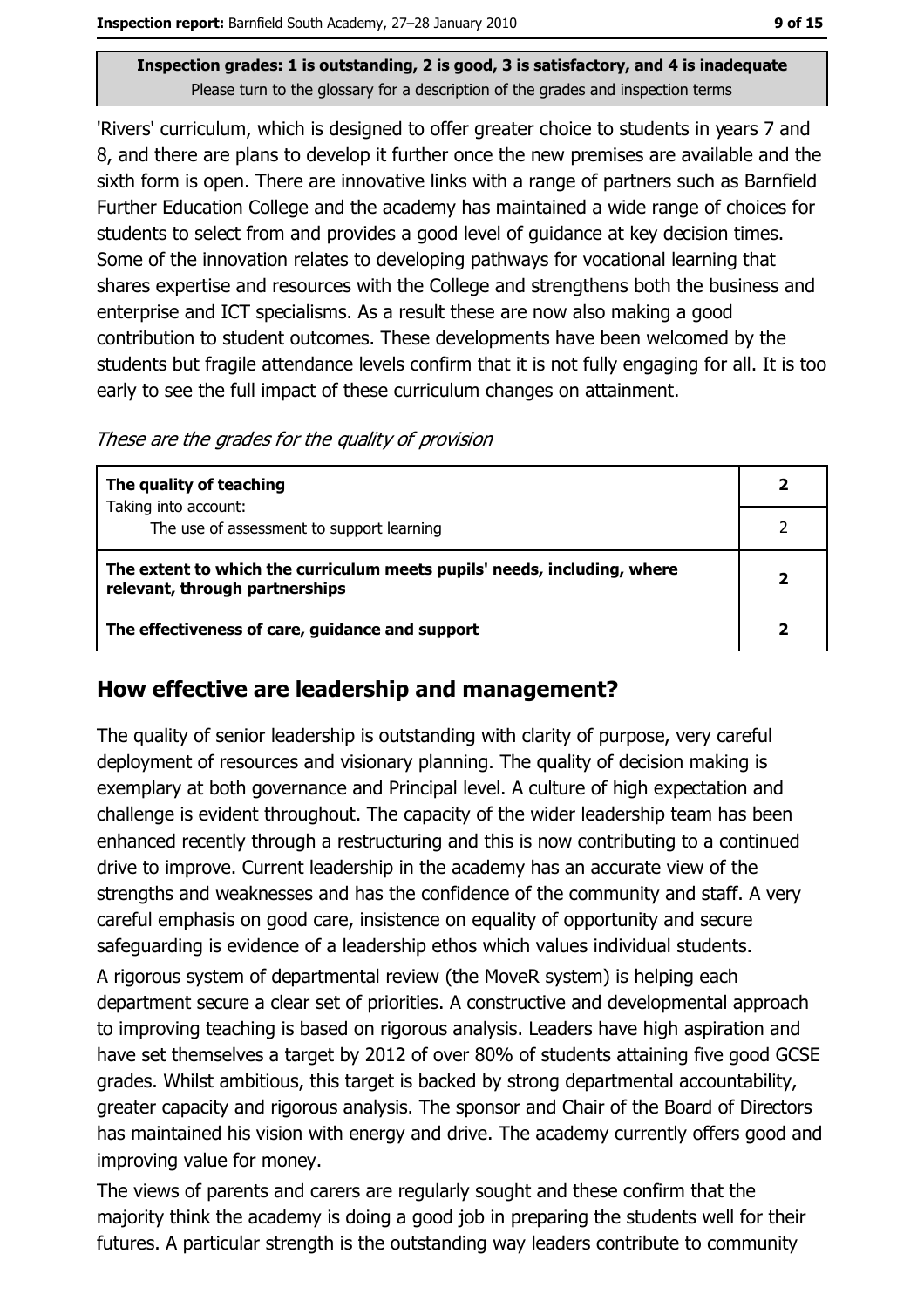cohesion via a wide range of links with other groups. The outcome of this is seen in the excellent relationships between different groups of students in the academy.

These are the grades for leadership and management

| The effectiveness of leadership and management in embedding ambition and<br>driving improvement                                                                     | 1.                      |
|---------------------------------------------------------------------------------------------------------------------------------------------------------------------|-------------------------|
| Taking into account:<br>The leadership and management of teaching and learning                                                                                      | 1                       |
| The effectiveness of the governing body in challenging and supporting the<br>school so that weaknesses are tackled decisively and statutory responsibilities<br>met | 1                       |
| The effectiveness of the school's engagement with parents and carers                                                                                                | $\overline{\mathbf{2}}$ |
| The effectiveness of partnerships in promoting learning and well-being                                                                                              | $\mathbf{2}$            |
| The effectiveness with which the school promotes equality of opportunity and<br>tackles discrimination                                                              | $\overline{\mathbf{2}}$ |
| The effectiveness of safeguarding procedures                                                                                                                        | $\mathbf{2}$            |
| The effectiveness with which the school promotes community cohesion                                                                                                 | 1                       |
| The effectiveness with which the school deploys resources to achieve<br>value for money                                                                             |                         |

#### **Views of parents and carers**

Only a small minority of parents and carers returned questionnaires. Of those that did, most express confidence in the academy and recognise the improvements. They are especially appreciative of the quality of the current leadership. They also value the efforts being made by teachers. However, a minority also think that more information could be provided about students' progress more frequently during the year and some have concerns about behaviour outside of lessons and at the end of the day. This concern will be met when the new 'parents portal' opens in the near future.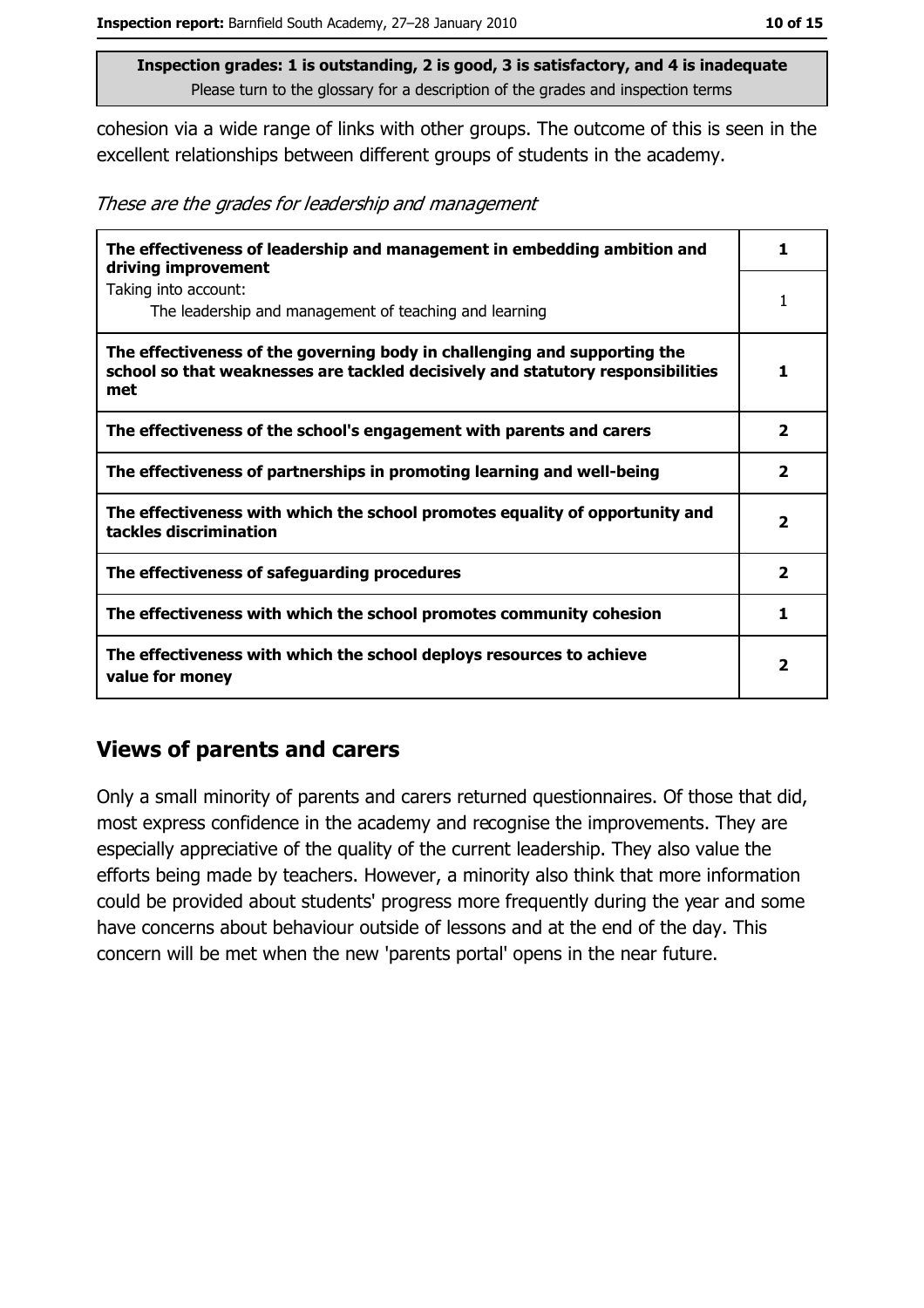#### Responses from parents and carers to Ofsted's questionnaire

Ofsted invited all the registered parents and carers of pupils registered at Barnfield South Academy Luton to complete a questionnaire about their views of the school.

In the questionnaire, parents and carers were asked to record how strongly they agreed with 13 statements about the school. The inspection team received 35 completed questionnaires by the end of the on-site inspection. In total, there are 834 pupils registered at the school.

| <b>Statements</b>                                                                                                                                                                                                                                       | <b>Strongly</b><br><b>Agree</b> |               | <b>Agree</b> |               |                | <b>Disagree</b> |                | <b>Strongly</b><br>disagree |  |
|---------------------------------------------------------------------------------------------------------------------------------------------------------------------------------------------------------------------------------------------------------|---------------------------------|---------------|--------------|---------------|----------------|-----------------|----------------|-----------------------------|--|
|                                                                                                                                                                                                                                                         | <b>Total</b>                    | $\frac{0}{0}$ | <b>Total</b> | $\frac{0}{0}$ | <b>Total</b>   | $\frac{0}{0}$   | <b>Total</b>   | $\frac{0}{0}$               |  |
| My child enjoys school                                                                                                                                                                                                                                  | $\overline{7}$                  | 20            | 26           | 74            | $\overline{2}$ | 6               | 0              | 0                           |  |
| The school keeps my child<br>safe                                                                                                                                                                                                                       | 5                               | 14            | 26           | 74            | $\overline{2}$ | 6               | $\overline{2}$ | 6                           |  |
| The school informs me<br>about my child's progress                                                                                                                                                                                                      | 5                               | 14            | 23           | 66            | 5              | 14              | 0              | 0                           |  |
| My child is making enough<br>progress at this school                                                                                                                                                                                                    | 9                               | 26            | 21           | 60            | $\overline{2}$ | 6               | 0              | $\mathbf 0$                 |  |
| The teaching is good at this<br>school                                                                                                                                                                                                                  | 5                               | 14            | 26           | 74            | 3              | 9               | 0              | $\mathbf 0$                 |  |
| The school helps me to<br>support my child's learning                                                                                                                                                                                                   | 4                               | 11            | 22           | 63            | 5              | 14              | 0              | 0                           |  |
| The school helps my child to<br>have a healthy lifestyle                                                                                                                                                                                                | 5                               | 14            | 22           | 63            | 5              | 14              | 0              | $\boldsymbol{0}$            |  |
| The school makes sure that<br>my child is well prepared for<br>the future (for example<br>changing year group,<br>changing school, and for<br>children who are finishing<br>school, entering further or<br>higher education, or<br>entering employment) | 5                               | 14            | 23           | 66            | 3              | 9               | 0              | $\mathbf 0$                 |  |
| The school meets my child's<br>particular needs                                                                                                                                                                                                         | $\overline{4}$                  | 11            | 24           | 69            | 3              | 9               | 0              | $\mathbf 0$                 |  |
| The school deals effectively<br>with unacceptable behaviour                                                                                                                                                                                             | 6                               | 17            | 16           | 46            | 8              | 23              | 1              | 3                           |  |
| The school takes account of<br>my suggestions and<br>concerns                                                                                                                                                                                           | 5                               | 14            | 24           | 69            | 5              | 14              | 0              | $\boldsymbol{0}$            |  |
| The school is led and<br>managed effectively                                                                                                                                                                                                            | 9                               | 26            | 23           | 66            | $\mathbf{1}$   | 3               | 0              | $\mathbf 0$                 |  |
| Overall, I am happy with my<br>child's experience at this<br>school                                                                                                                                                                                     | 9                               | 26            | 22           | 63            | 3              | 9               | 0              | 0                           |  |

The table above summarises the responses that parents and carers made to each statement. The percentages indicate the proportion of parents and carers giving that response out of the total number of completed questionnaires. Where one or more parents and carers chose not to answer a particular question, the percentages will not add up to 100%.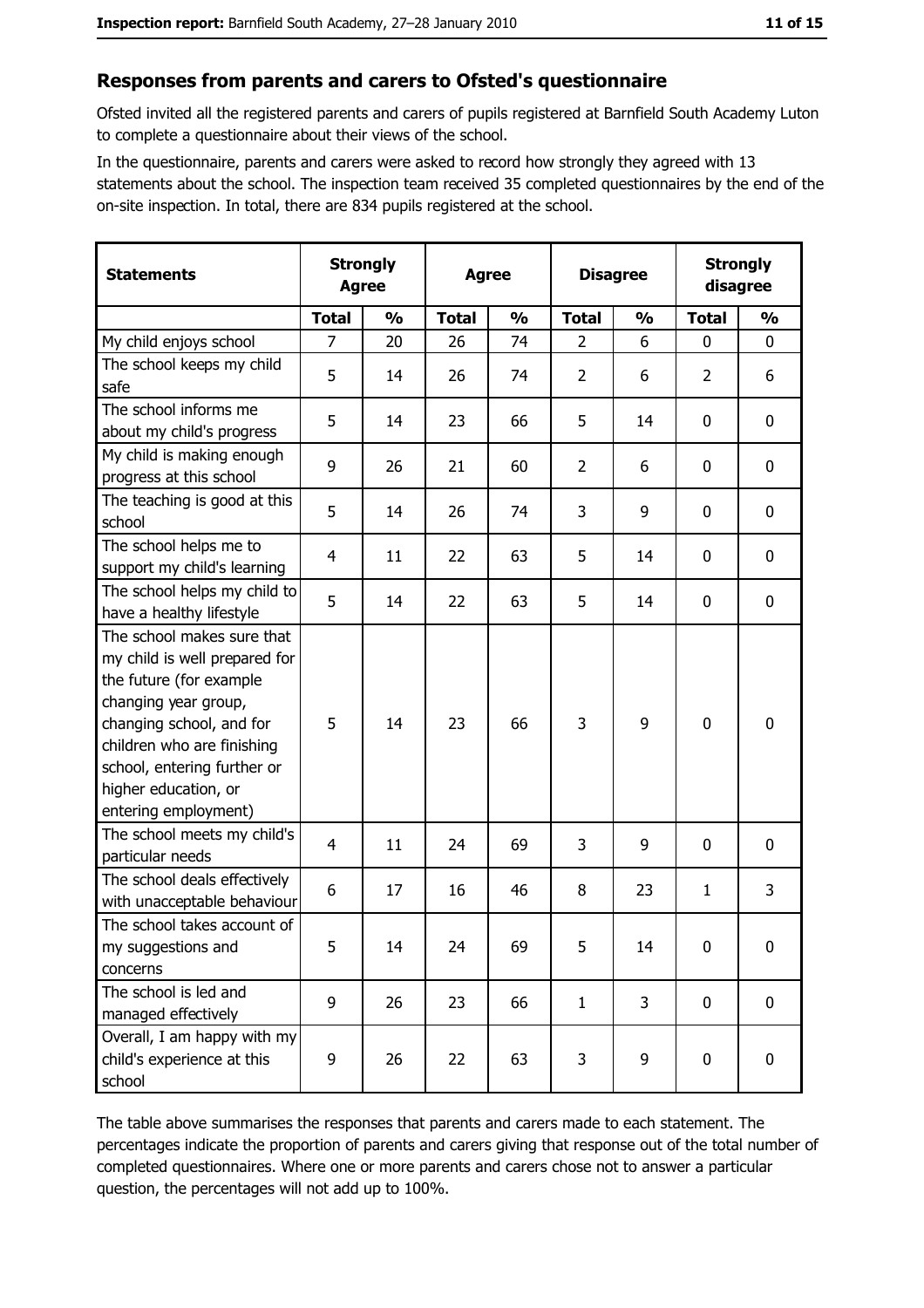# Glossary

| Grade   | <b>Judgement</b> | <b>Description</b>                                                                                                                                                                                                               |
|---------|------------------|----------------------------------------------------------------------------------------------------------------------------------------------------------------------------------------------------------------------------------|
| Grade 1 | Outstanding      | These features are highly effective. An oustanding<br>school provides exceptionally well for its pupils' needs.                                                                                                                  |
| Grade 2 | Good             | These are very positive features of a school. A school<br>that is good is serving its pupils well.                                                                                                                               |
| Grade 3 | Satisfactory     | These features are of reasonable quality. A satisfactory<br>school is providing adequately for its pupils.                                                                                                                       |
| Grade 4 | Inadequate       | These features are not of an acceptable standard. An<br>inadequate school needs to make significant<br>improvement in order to meet the needs of its pupils.<br>Ofsted inspectors will make further visits until it<br>improves. |

# What inspection judgements mean

## Overall effectiveness of schools inspected between September 2007 and July 2008

|                       | Overall effectiveness judgement (percentage of<br>schools) |      |                     |                   |
|-----------------------|------------------------------------------------------------|------|---------------------|-------------------|
| <b>Type of school</b> | <b>Outstanding</b>                                         | Good | <b>Satisfactory</b> | <b>Inadequate</b> |
| Nursery schools       | 39                                                         | 58   | 3                   | 0                 |
| Primary schools       | 13                                                         | 50   | 33                  | 4                 |
| Secondary schools     | 17                                                         | 40   | 34                  | 9                 |
| Sixth forms           | 18                                                         | 43   | 37                  | $\overline{2}$    |
| Special schools       | 26                                                         | 54   | 18                  | $\overline{2}$    |
| Pupil referral units  | 7                                                          | 55   | 30                  | 7                 |
| All schools           | 15                                                         | 49   | 32                  | 5                 |

New school inspection arrangements were introduced on 1 September 2009. This means that inspectors now make some additional judgements that were not made previously.

The data in the table above were reported in The Annual Report of Her Majesty's Chief Inspector of Education, Children's Services and Skills 2007/08.

Percentages are rounded and do not always add exactly to 100. Secondary school figures include those that have sixth forms, and sixth form figures include only the data specifically for sixth form inspection judgements.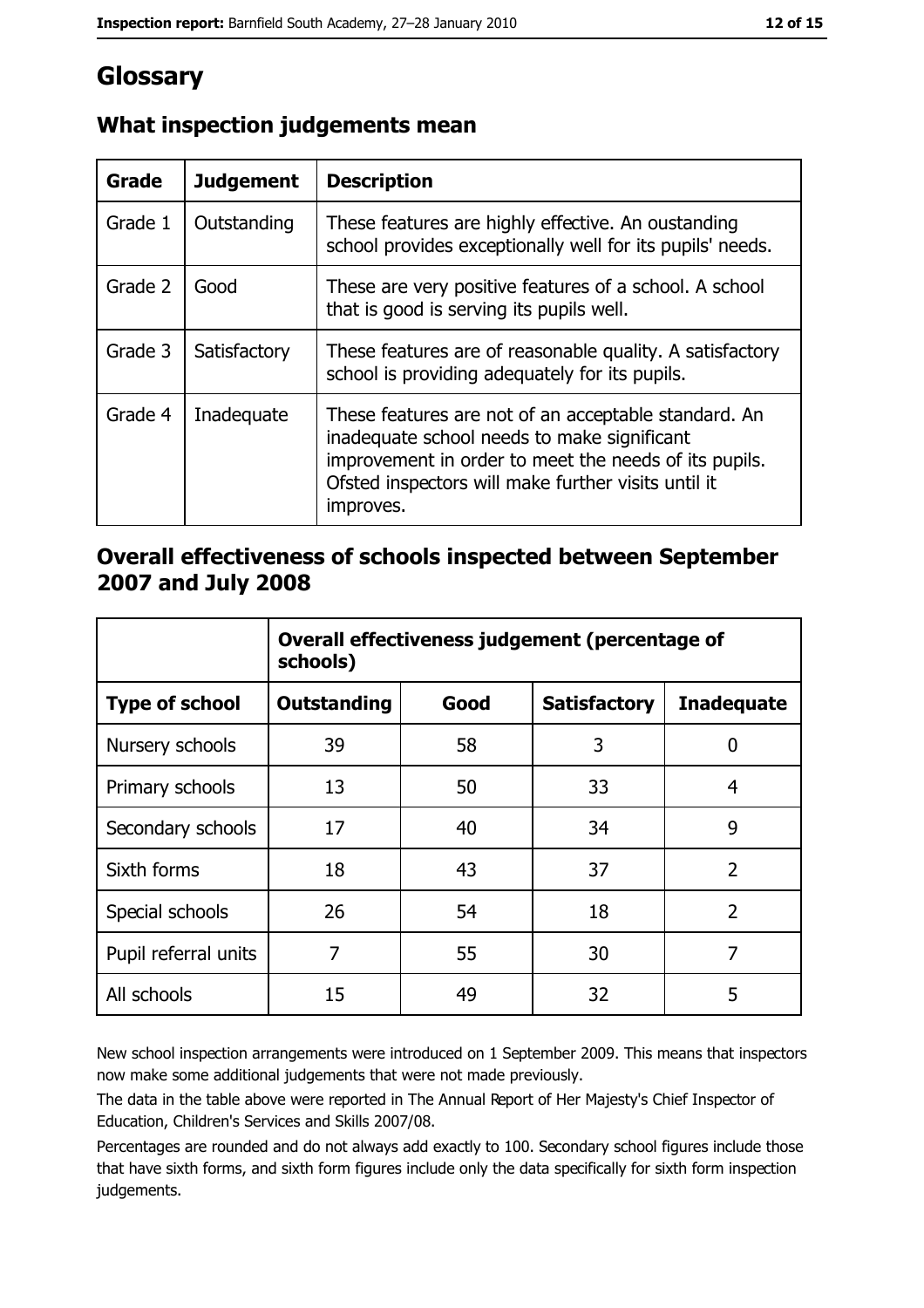# **Common terminology used by inspectors**

| Achievement:                  | the progress and success of a pupil in<br>their learning, development or training.                                                                                                                                                                                                                           |
|-------------------------------|--------------------------------------------------------------------------------------------------------------------------------------------------------------------------------------------------------------------------------------------------------------------------------------------------------------|
| Attainment:                   | the standard of the pupils' work shown by<br>test and examination results and in<br>lessons.                                                                                                                                                                                                                 |
| Capacity to improve:          | the proven ability of the school to<br>continue improving. Inspectors base this<br>judgement on what the school has<br>accomplished so far and on the quality of<br>its systems to maintain improvement.                                                                                                     |
| Leadership and management:    | the contribution of all the staff with<br>responsibilities, not just the headteacher,<br>to identifying priorities, directing and<br>motivating staff and running the school.                                                                                                                                |
| Learning:                     | how well pupils acquire knowledge,<br>develop their understanding, learn and<br>practise skills and are developing their<br>competence as learners.                                                                                                                                                          |
| <b>Overall effectiveness:</b> | inspectors form a judgement on a school's<br>overall effectiveness based on the findings<br>from their inspection of the school. The<br>following judgements, in particular,<br>influence what the overall effectiveness<br>judgement will be.                                                               |
|                               | The school's capacity for sustained<br>improvement.<br>Outcomes for individuals and groups<br>of pupils.<br>The quality of teaching.<br>The extent to which the curriculum<br>meets pupil's needs, including where<br>relevant, through partnerships.<br>The effectiveness of care, guidance<br>and support. |
| Progress:                     | the rate at which pupils are learning in<br>lessons and over longer periods of time. It<br>is often measured by comparing the<br>pupils' attainment at the end of a key<br>stage with their attainment when they<br>started.                                                                                 |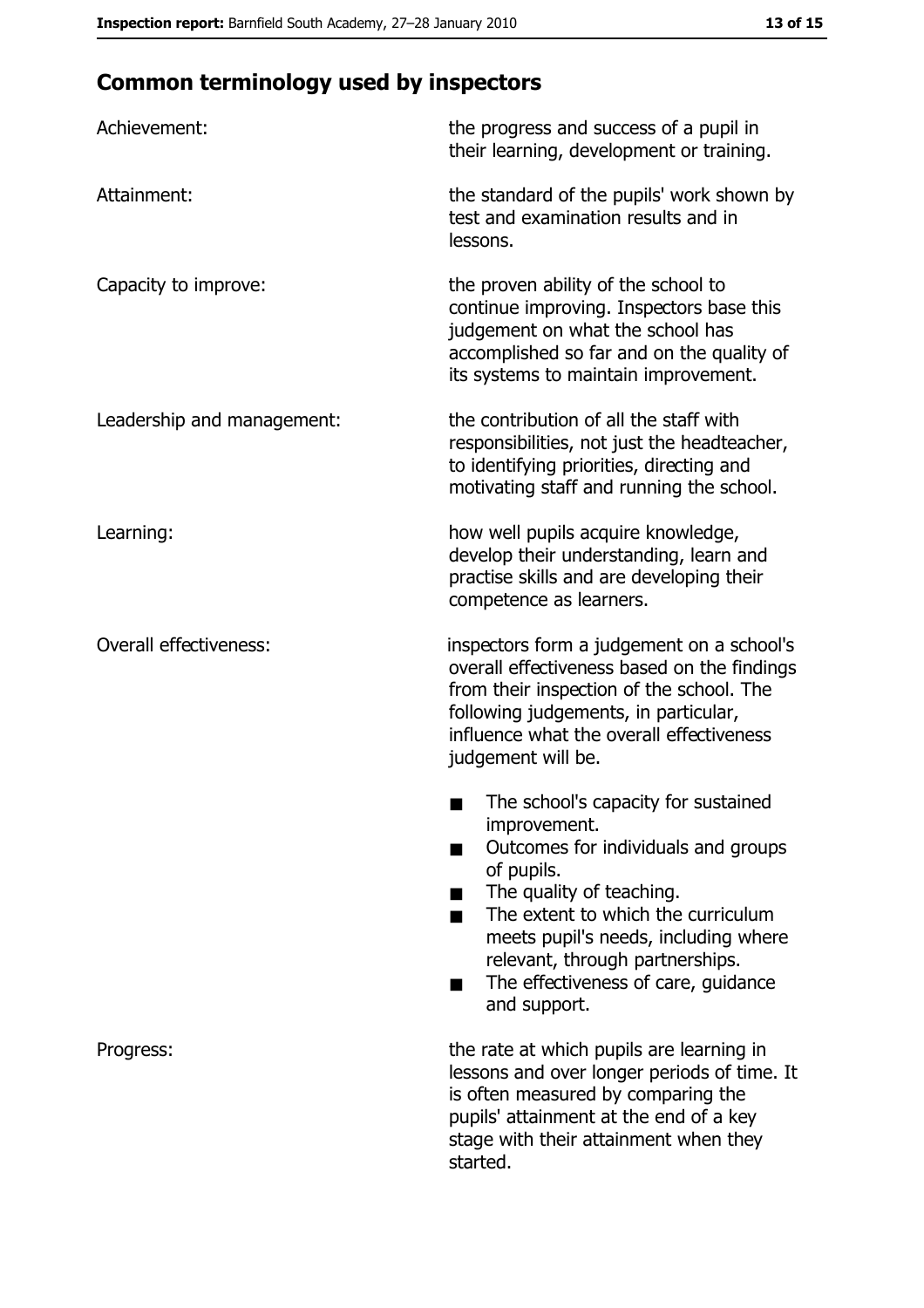This letter is provided for the school, parents and carers to share with their children. It describes Ofsted's main findings from the inspection of their school.



29 January 2010

**Dear Students** 

Inspection of Barnfield South Academy Luton, Luton, LU1 3NH

You will recall that we recently inspected your academy. I would like to thank you for making us welcome and particularly thank those of you who found time to give us your views. I am writing to let you know of our main findings.

It is clear that the academy has continued to make strong progress since opening and we found that the overall level of education you receive is good. This is a success and it rests on very good leadership and good teaching. As a result, you are achieving well. Behaviour is good, although we would acknowledge it is sometimes better in lessons than outside. Attendance levels are now much more what is expected although the levels remain variable. The curriculum is imaginative and better suited to all students but we also feel that it is important that any changes are kept under review by the academy. We feel it is important for you to let them know of your views in this regard. We have written this as a key priority for the future. We were especially impressed with the long-term plans for a sixth form and recognise that the new buildings will enhance your education yet further.

We also found that there are some additional key aspects which require careful attention. These are to improve the proportion of students who achieve five A\*- C GCSE grades which include English and mathematics as this will help to better prepare all of you for your futures. In addition, we would like to see teachers give you more opportunities to develop greater independence in your learning. This too will help you in your future learning and employment.

You will recognise that you have a key contribution to make to the future of the academy by behaving and attending well and I would urge you to keep the staff informed of your views. They are keen to hear them.

With hest wishes for the future Yours sincerely Ceri Morgan Her Majesty's Inspector